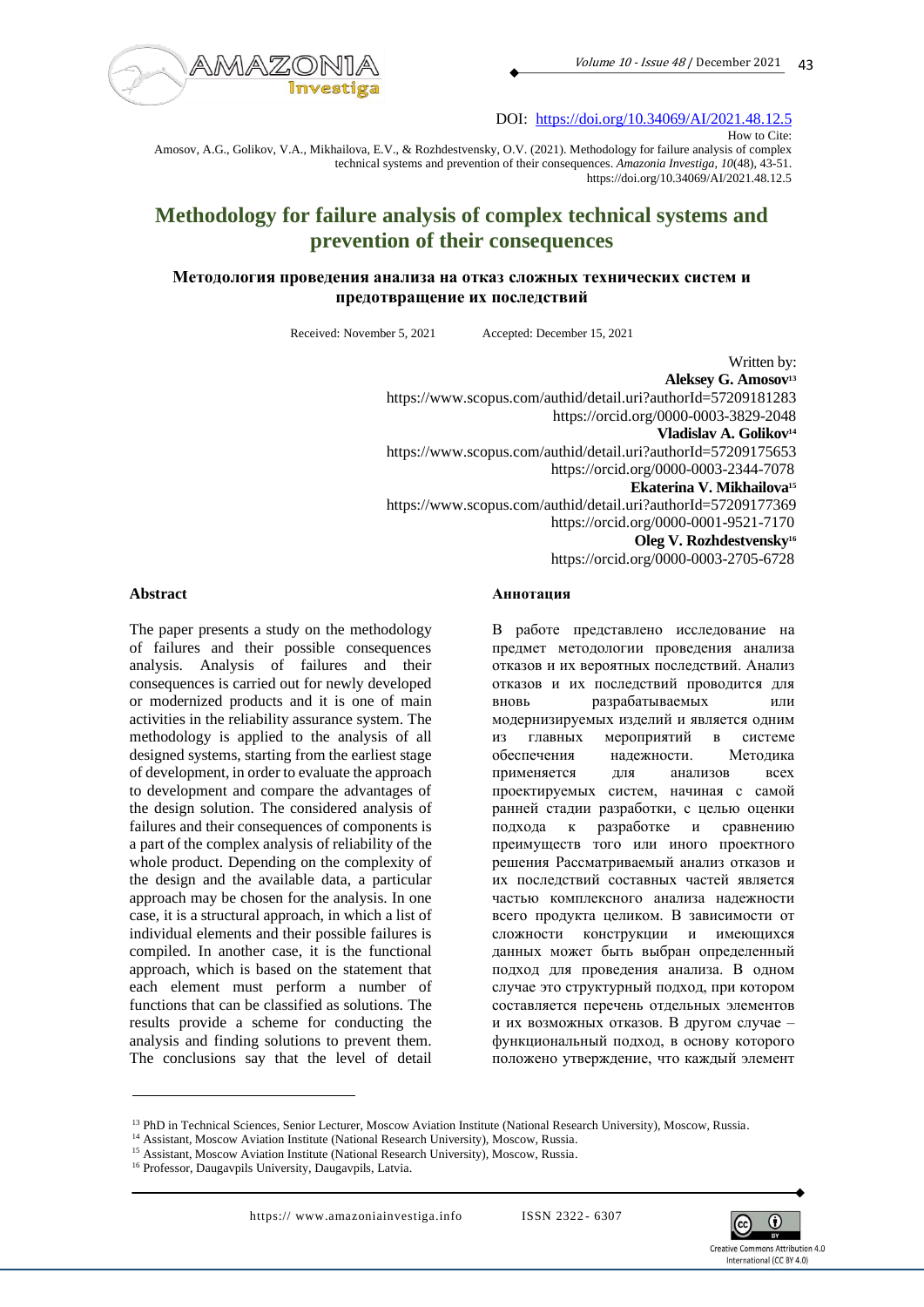determines the level at which failures are postulated.

**Keywords:** analysis, probability, failure, consequences, performance, complex technical system.

## **Introduction**

Historically, the analysis of the consequences of complex technical systems was applied for the first time in the 1950s and was used for aviation and space technology, later it began to be used for military technology (Military Standard MIL-STD-1629A-1984, 1980). Since 1980, the technique has been used in the automotive industry at Ford factories. Currently, similar analyzes are carried out in all industries and this process is an integral part of quality management and is used internally and externally, for example, as a condition for the supply of components.

Failure analysis of complex technical systems is a technique for assessing the reliability and safety of systems; it is a method of systematic analysis of a system to identify the types of potential failures, their causes and consequences, as well as the impact of failures on the functioning as a whole or its components and processes. Similar analyzes become more popular and have become an important part of many development processes over the years. After the analysis, it can be concluded that the consequences of the failure of one or another component are much more serious than anticipated.

The term "system" is used to describe hardware, software or process. It is recommended to conduct the analysis early in the development phase when it is most cost effective to eliminate or mitigate the impact. The analysis can be started as soon as the system can be represented in the form of a functional block diagram with an indication of its elements.

The grounds for using the methodology for analyzing complex technical systems may be as follows:

identification of failures that have undesirable consequences for the functioning of the system, such as interruption or significant degradation of должен выполнять ряд функций, которые могут быть классифицированы как решения. В результатах приведена схема проведения анализа и поиска решений по их предотвращению. В выводах сказано о том, что уровень детализации определяет уровень, на котором постулируются отказы.

**Ключевые слова:** анализ, вероятность, отказ, последствия, работоспособность, сложная техническая система.

performance or impact on the safety of the user;

- fulfillment of the requirements specified in the contract;
- improving the reliability or safety of the system (for example, through design changes or quality assurance actions);
- improving the maintainability of the system by identifying areas of risk or nonconformity with respect to maintainability.

In accordance with the above, the objectives of the methodology application and the analysis may be as follows:

- complete identification and assessment of all undesirable consequences within established system boundaries and sequences of events caused by each identified common cause failure mode at various levels of the functional structure of the system;
- determining the criticality or priority for diagnostics and mitigation of the negative consequences of each type of failure affecting the correct functioning and parameters of the system or the corresponding process;
- classification of the identified failure modes according to characteristics such as ease of detection, diagnostic capability, testability, operating and repair conditions (repair, operation, logistics, etc.);
- identifying functional system failures and assessing the severity and likelihood of failure;
- developing a plan to improve the design by reducing the number and consequences of failure modes.

The analysis is carried out to identify all possible failures and to reduce their impact on performance by selecting appropriate circuit solutions or by taking appropriate measures to prevent these failures.

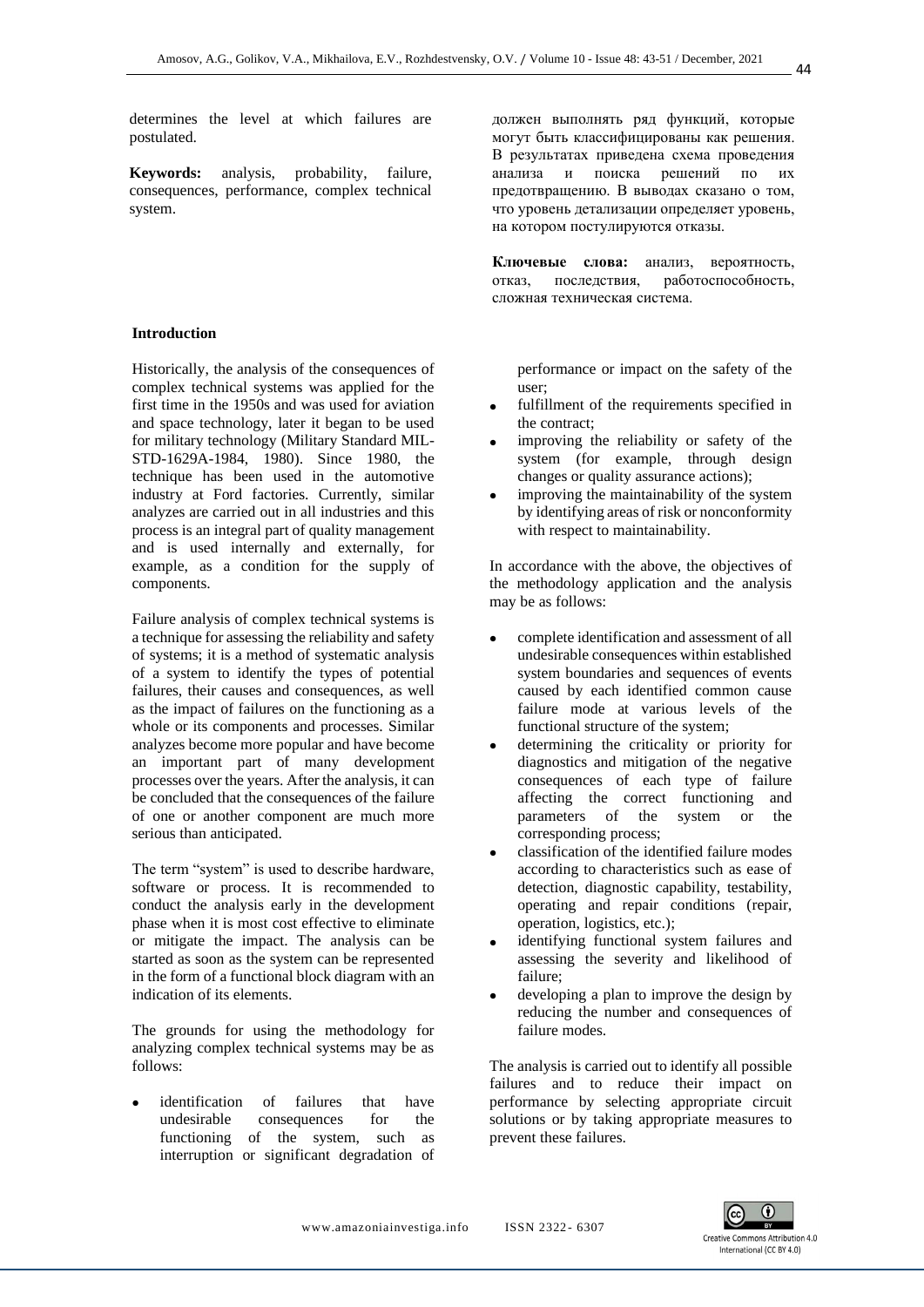

The results of the analysis are used:

- to determine the need for changes in products and to assess their impact on system reliability;
- to draw up a typical list of possible system failures, which provides decision-making during the design;
- to determine the effect of possible failure types on other systems;
- to determine the completeness of preventive measures aimed at elimination of failures during operation of the systems;
- as additional information for designers and operating services about the behavior of a product in the event of system failures;
- to provide development management process related to decision making;
- for objective planning of the scope and types of operational testing;
- to provide better operational analysis;
- to provide probabilistic analysis of subsystems and products as a whole.

The analysis of possible failures and their consequences, as an integral procedure in the product development process, should reflect and account for all changes in the accompanying documentation (Military Standard MIL-STD-1629A-1984, 1980; Alexandrova et al., 2020).

The work presents "Literature review", which provides the theoretical basis of the research, and "Methodology for analyzing failures and their consequences", which shows a set of analyzed data and provides a mathematical definition of failure in terms of the functioning parameters and the permissible limits of the vector of design parameters X\*. In the next section, "The result of the analysis of failures and their consequences", the result of the study is given, namely, the scheme for the analysis of failures and their consequences (Figure 1) is designed, which graphically demonstrates the method of conducting the analysis "top-down", the use of which provides greater flexibility and makes it possible to limit the analysis at any level. "Discussion" explains the meaning and implications of the research result, it stipulates that failure modes for each agreed-upon level analyzed should be identified and described. Also in this section the typical symptoms of failures necessary to confirm the full completion of the analysis are given and the measures taken to prevent each possible type of failure are classified. The conclusion describes a list of information for each considered element of the system, compiled according to the results of the analysis with the block diagram in the Figure 1.

## **Literature Review**

The considered topic in the modern world has a very high degree of relevance. High-tech structures of various kinds and purposes are classified as complex systems and are characterized by a multi-level hierarchical structure. Since a complex of factors acts on the systems during operation, the reliability of the system's functioning also depends on the optimal distribution of the values of reliability indicators between the elements of the system. A large number of studies have been carried out on this issue, in (Grishko, 2016), ratios are proposed for assessing the requirements for the reliability of subsystems, taking into account only gradual changes in parameters and simultaneously taking into account sudden and gradual failures. The developed methodology for determining the requirements in the study (Severtsev, 2013) is supposed to be applied at the early stages of design, when the lack of the necessary information makes it impossible to find the standards of reliability of structural elements that ensure the minimum total cost of the project. From the point of view of the value of information, metric properties characterize the informativeness of the physical values of the parameters, which is expressed through the target value, reflecting the relation of system parameters with the internal parameters of the object, which is described in detail in the article (Sadikhov et al., 2015). The study of structural stability and safety indicators of the functioning of nonlinear dynamic systems is given in (Kochegarov, 2012), they are described by nonlinear differential equations with frequency derivatives reducible by Fourier-Laplace transform. When considering the results of work (Katulev et al., 2016), we can see that the results obtained are fully consistent with the results of (Gilmore, 1981), where a potential function was used to describe the technical system, which was subsequently not used in the proposed algorithm.

The disadvantages of all of the above works are the lack of a procedure for analyzing the probability of failures and their probable consequences.

## **Methodology**

The methodology is used to analyze all designed systems, starting from the earliest stage of development, in order to evaluate the development approach and compare the advantages of a particular design solution. At this stage and at the stage of providing of analysis there is an opportunity to timely identify the most

https://www.amazoniainvestiga.info ISSN 2322-6307

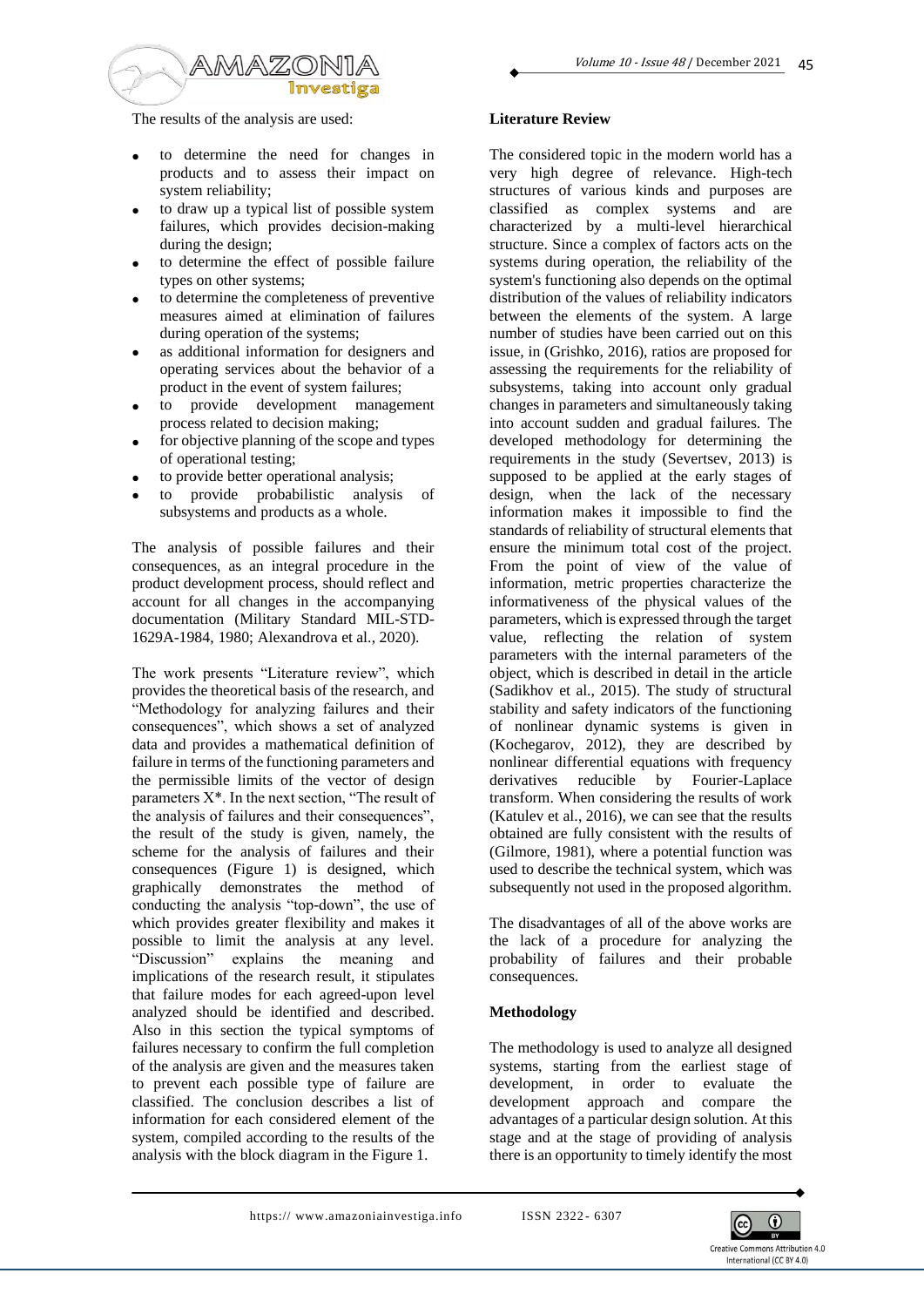obvious types of failures, the impact of which can be reduced with minimal modifications. As the product is developed, the analysis deepens to significantly lower levels. When the necessary changes are made to the system to eliminate or reduce the impact of the detected failure type, the analysis must be repeated to ensure that all predicted failure types are addressed in the new concept of the modified system.

The analysis of failures and their consequences is an integral part of a comprehensive reliability analysis.

The analysis of possible failures and their consequences is carried out in accordance with the general requirements of this methodology. Failure analysis work starts from the initial design stages and ends only after the product is transferred to serial production. This is used to reflect changes in the design, and the results of the analysis to guide the development (Lebedeva et al., 2018).

Main rules and assumptions must be developed and used before analysis. These rules disclose the subject matter of the analysis (i.e., what is to be analyzed: system, function or combination of them), low level of the system, definition of object failure in terms of performance criteria and allowable limitations.

The methodological assumptions used in the analysis may be as follows:

- 1. all elements are designed and manufactured in compliance with all requirements of design and technical documentation, and the structure assembled from such elements will operate normally;
- 2. simultaneous occurrence of independent failures of two or more elements is not considered in the analysis;
- 3. failure of an element, irrespective of if it is caused by reasons in the element, in the drive of this element, by loss of electric power or by loss of input (output) signals, is considered as a failure of the analyzed element;
- 4. consequences of a failure during some stage of functioning, assuming that the product was serviceable before the start of this stage;
- 5. if any function of an element is not required within some stage of functioning, and this function could not be fulfilled due to failure, the failure is characterized as not affecting the operability (Baillieul & Samad, 2015).

The analysis develops a definition of failure in terms of functioning parameters and allowable limits  $X^*$ .

 $X^* = ArgMinF(x; u), x \in X,$ 

where  $X$  is the vector of design parameters:

- type, purpose and structure;
- technical requirements;
- principles of operation;
- design:
- operating conditions;
- results of tests and operation of analogues;
- other factors determining the features of the considering product.

## **Results**

Analysis should begin as an integral part of the design process for the functional parts of systems early in order to account for design changes. Ongoing analysis should be an integral part of any design review from the beginning to the end of the design (Polynskaya & Enderyukova, 2015; Shibaev et al., 2019).

Depending on the complexity of the design and the data available, a particular approach may be chosen for the analysis. In one case, it is a structural approach, in which a list of individual elements and their possible failures is compiled. In another case, it is the functional approach, which is based on the statement that each element must perform a number of functions that can be classified as solutions. For the most complex systems, such as control systems, measuring equipment, etc., a combination of structural and functional analysis should be used. Both methods and their combination should start either from the top hierarchical level (top-down method) or start from the lower level of parts and elements and end with the analysis of the whole system (bottom-up method). In case the object of design is a large and complex technical system that has a developed hierarchical structure. In accordance with the system approach, which is the basis of the computer-aided design method, when solving problems of a certain hierarchical level there is no need to develop models of the whole system hierarchy and to obtain an acceptable result it is enough to consider systems two orders of magnitude lower or higher. To determine the parameters and characteristics it is necessary to develop a model of each element at the i-th level, with the models of the upper levels included in the models of the lower levels  $i+2$ . At each hierarchical level, the model represents relations (expressed by equations) describing the

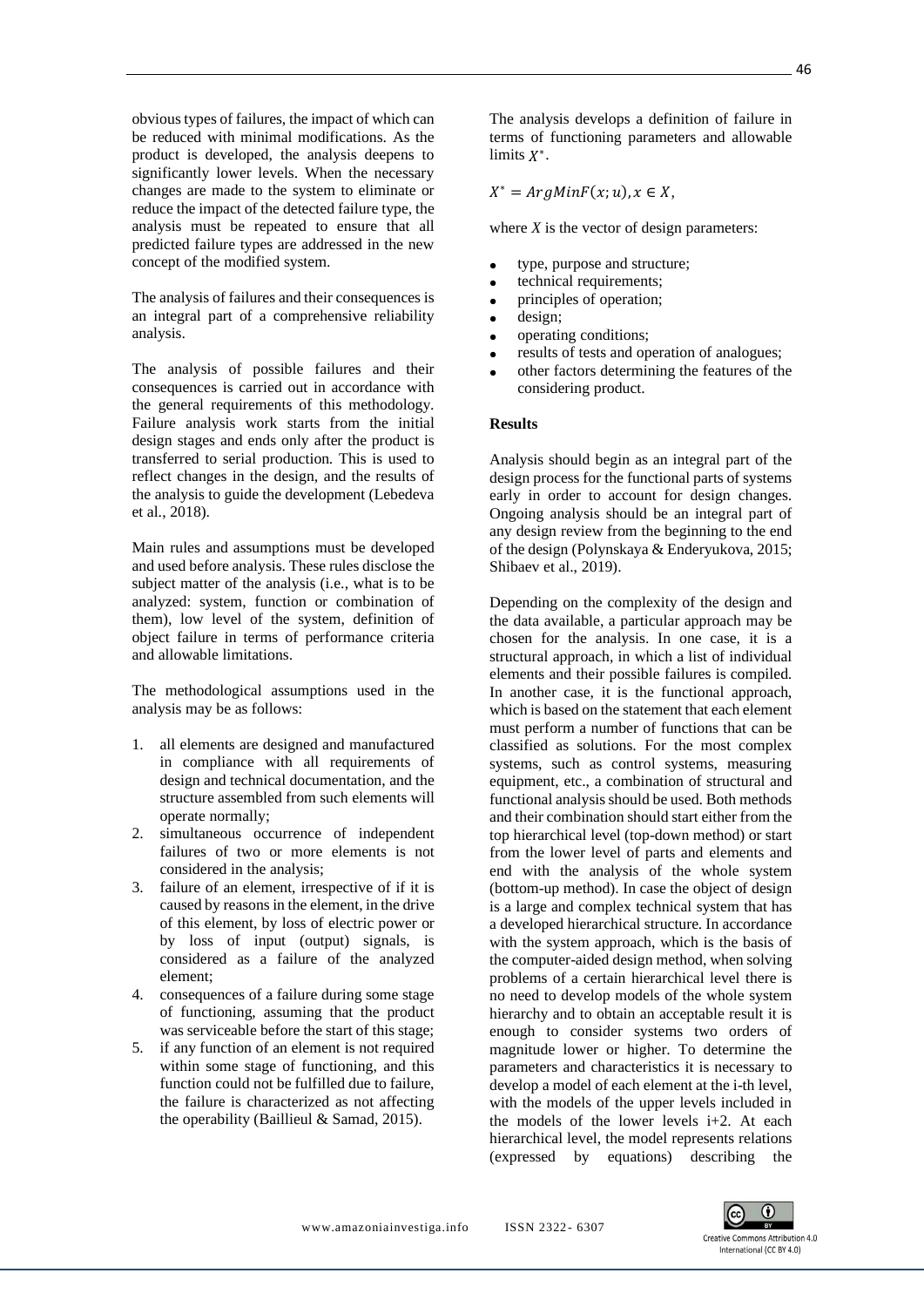

dependencies between parameters and characteristics (Lontsikh & Boryushkina, 2010; Kuravsky et al., 2020).

Bottom-up analysis is appropriate at an early stage of design and documentation development, when the amount of information about the product being designed is sufficient to perform a qualitative analysis.

The main principle of this method is to consistently ask the question: "What event leads to the failures of the elements of the i-th level?".

The top-down method of analysis provides more flexibility, because it has the ability to limit the analysis at any level, as well as more in-depth elaboration of individual critical types of failures.

The basic principle of this method is to consistently ask the question: "How and for what reason can a failure occur?".

Volume 10 - Issue <sup>48</sup> / December 2021

 $\overline{17}$ 

The structural approach is used when elements can be unambiguously identified by identifying them from diagrams, drawings and other technical documents. This approach is typically used in bottom-up analysis (Bubnicki, 2005).

The functional approach is used when the elements of the system cannot be uniquely identified or when the system analysis is done in a top-down manner.

The order and sequence of the analysis is shown in the Figure 1.



*Figure 1.* Scheme of the analysis of failures and their consequences.

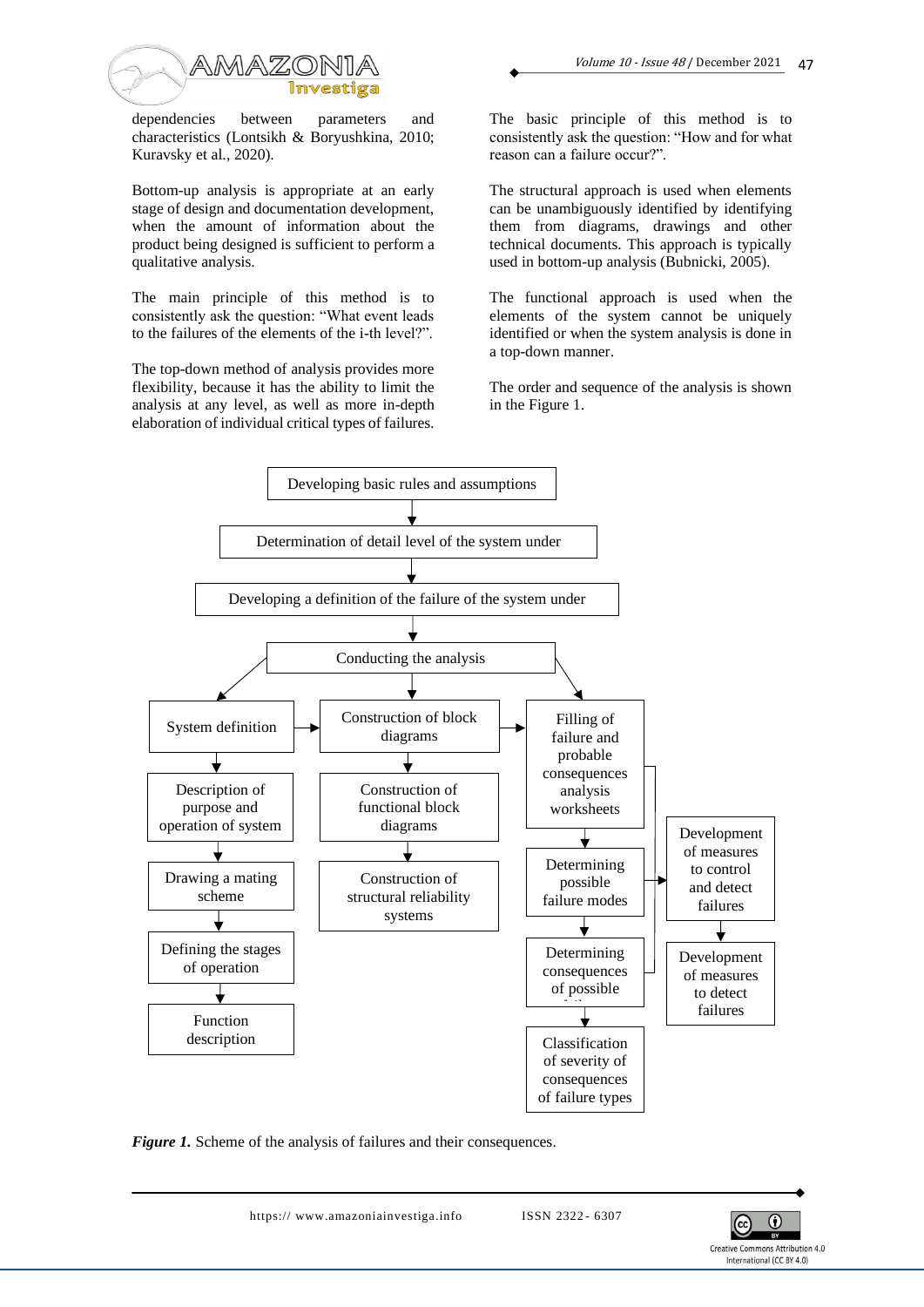Each failure of an element of the system, the effect of which is analyzed, should be considered as a single failure in the system. When a primary element failure cannot be detected, the analysis should continue until the effect of a secondary failure, which in combination with a primary undetected failure can lead to a critical situation, is determined. Multiple failures in systems leading to critical situations should also be identified. All failures identified in the analysis should be summarized to ensure the visibility of these failures (Boran-Keshishyan, 2013; Smirnov, 2019).

The first step in performing the analysis is to define the system being analyzed. The definition of the system includes:

- brief description of the purpose and operation of the system;
- drawing the interface diagram of the analyzed system with other systems;
- definition of the stages of the system functioning;
- functional description of each stage of functioning;
- coding of stages and functions.

Pairing scheme of the analyzed system with other systems is made to account for possible failures of inter-system links (Shamraeva, 2018; Kuravsky & Yuryev, 2020).

The links can be the following:

- 1. energetic (through power source: electrical, hydraulic, pneumatic, electric power, etc.);
- 2. structural (i.e. the possibility of mechanical, electrical, installation and layout connections of different systems in the same areas);
- 3. external (electromagnetic interference, electrical processes, influence of various external factors).

To illustrate the operation, interaction and interdependence between the constituent parts of the system and to enable a consistent analysis of the impact of failure at all specified levels of the system, it is necessary to build block diagrams of system operation.

Depending on the approach used, functional block diagrams or structural reliability diagrams can be constructed.

All inputs and outputs of an element of the system in the block diagram must be shown and clearly marked, i.e. each block must be assigned

its own number, which reflects the order of loss of function by the system.

Depending on the objectives of the system, more than one flowchart may be required to describe alternative modes of operation of the system.

A functional block diagram illustrates the operation and interaction between the elements of the system as established in the technical documentation. A functional block diagram illustrates the sequence of functions performed by the system and each of the specified levels under analysis, and can be used for structural and functional analysis.

A reliability block diagram defines the sequential dependence of all functions of a system or functional group for each event from system start to end. The reliability block diagram provides an opportunity to identify the interdependence of functions for a system and can be used for the functional method (Carayannis & Coleman, 2005; Lesin et al., 2012).

## **Discussion**

All foreseeable failure modes for each stipulated level to be analyzed must be defined and described. Potential types of failures are determined by examining the outputs of the functions designated in the block diagrams and schematics. Failure types of individual element functions are postulated based on the requirements established in the system description and the failure definitions included in the ground rules. Since a failure type can have more than one cause, all probable independent causes for each type must be defined and described. Causes of failures within an adjacent stipulated level must be considered. For example, causes of failures at the third level of the system are considered in the analysis of the second level. To ensure that the analysis is fully complete, each type of failure and output function must, at a minimum, be explained according to the following typical failure attributes:

- 1. premature actuation;
- 2. non-activation or delayed actuation;
- 3. complete or partial loss of designated functions;
- 4. set point deviation from set point limits;
- 5. occurrence of processes which prevent operation;
- 6. other signs of failures, if they exist, caused by characteristics of the system or conditions of its functioning.

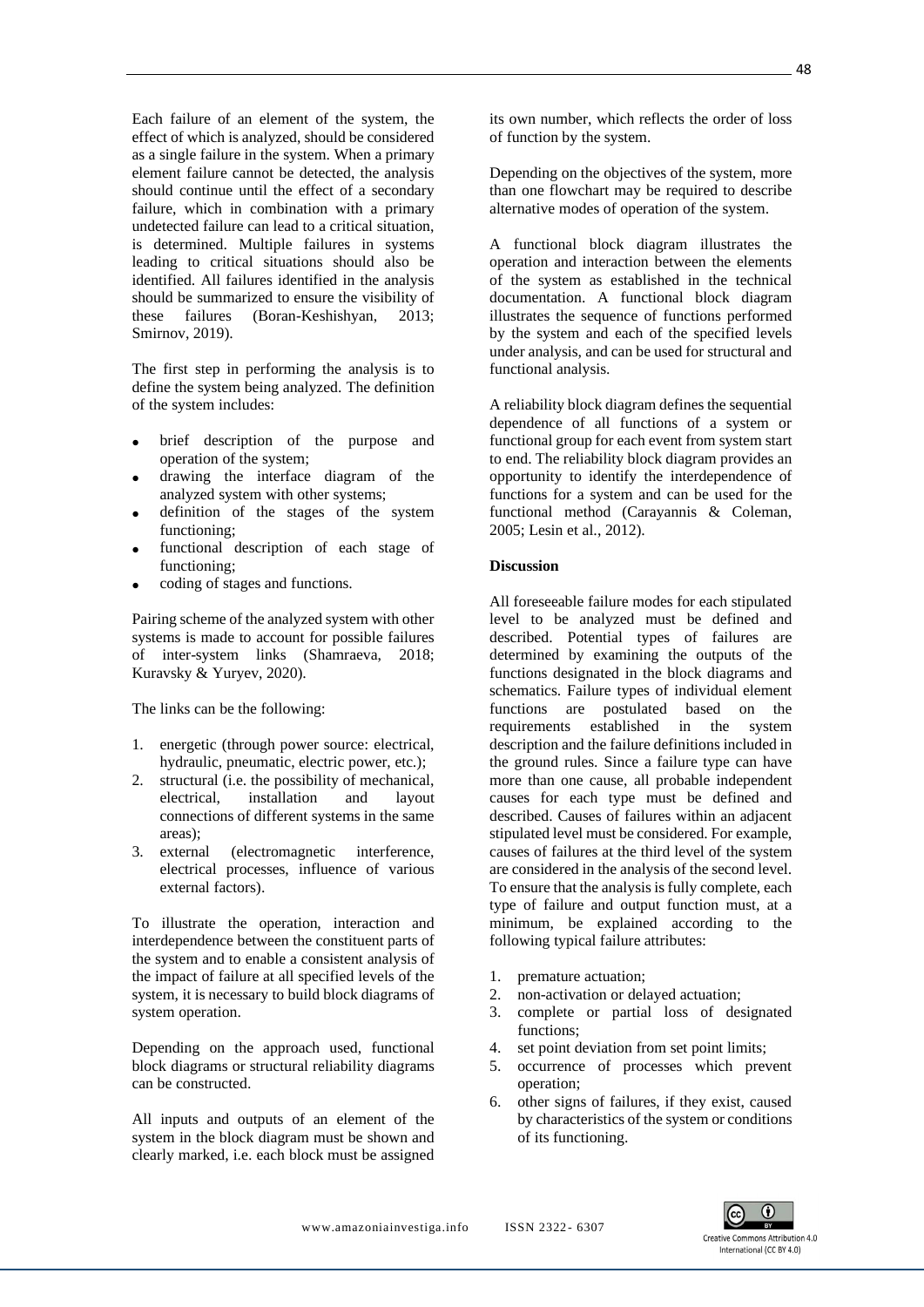

The consequences of failures are characterized by the effect that each predicted and described type of failure has on the operation, function or state of the object of analysis (Astrom & Kumar, 2014; Meacham & van Straalen, 2018).

All phenomena, processes, events and states due to the occurrence of each predicted type of failure must be described in failure and probable consequences analysis worksheet.

Failure consequence analysis focuses on the block diagram element whose operability is affected by the type of considered failure. The type of failure may affect several levels of the system other than the one under consideration, hence "local" effect of the failure type on "next upper level" and "final" effect on the whole system under analysis should be determined.

Determination of the effect of the failure type on the "next upper level" is carried out in order to assess the consequences to which the investigated failure type leads for the next upper level in relation to the system level under consideration.

For each predicted type of failure, the measures that are taken to prevent it should be described.

These include:

- a. design measures that entail changes in technical documentation, schematics at any specified level and compensate for the effects of the failure, such as: introduction of control switching elements that contain the occurrence or propagation of the failure or the introduction of redundancy into the system;
- b. worked out, associated with the planning of unique tests aimed at determining the operability of system designs to identify the possibility of primary and secondary types of failures described for a given design or system.

Consequence severity classification is performed to determine a qualitative measure of the potential consequences of design errors or element failure (McCulloch et al., 2009; Albertos & Mareels, 2010).

The impact on the performance conditions of the analyzed element, caused by loss or degradation of output due to failure, is classified according to the following 4 degrees of consequence severity:

- 1. consequences of failures that can lead to complete failure of product performance;
- 2. consequences of failures which can lead to a complete cessation of task performance;
- 3. consequences of failures which can cause minor damage to the system and which can either be detected in time and lead to cancellation of work or lead to a decrease in efficiency;
- 4. consequences of failures that do not cause a system failure.

In the event that it is not possible to determine the severity of the consequences of an element failure in accordance with the above classification, similar provisions based on the loss of system input or output should be developed and included in the basic rules of analysis (Kapitonov, 2021a); Kapitonov, 2021b).

## **Conclusion**

As we can see, the level of detail determines the level at which failures are postulated. The analysis can be performed at different levels of the system down to the details, depending on the available information and development requirements. The lower the stipulated level and the higher the level of detail, the more types of failures are considered. Less detailed analysis done in a timely manner is more valuable for reliability than more detailed analysis done late.

The analysis should be used to identify items with a high risk of failure and take steps to prevent it. The analysis can also be used to identify special tests, failure monitoring and detection activities, performance limitations and other information and activities necessary to minimize the risk of failure. All recommended actions resulting from the study should subsequently be included in the appropriate documentation, or a document should be issued that provides justification for not taking any action. The list resulting from the analysis will include the following information for each element under consideration:

- 1. name of the element and its relation to other elements;
- 2. description of design characteristics that minimize the possibility of failure of considered element;
- 3. description of tests performed to confirm the design characteristics and the tests planned at product acceptance or during inspections that could detect failure of the element;
- 4. description of planned inspections to verify that the product is built in accordance with

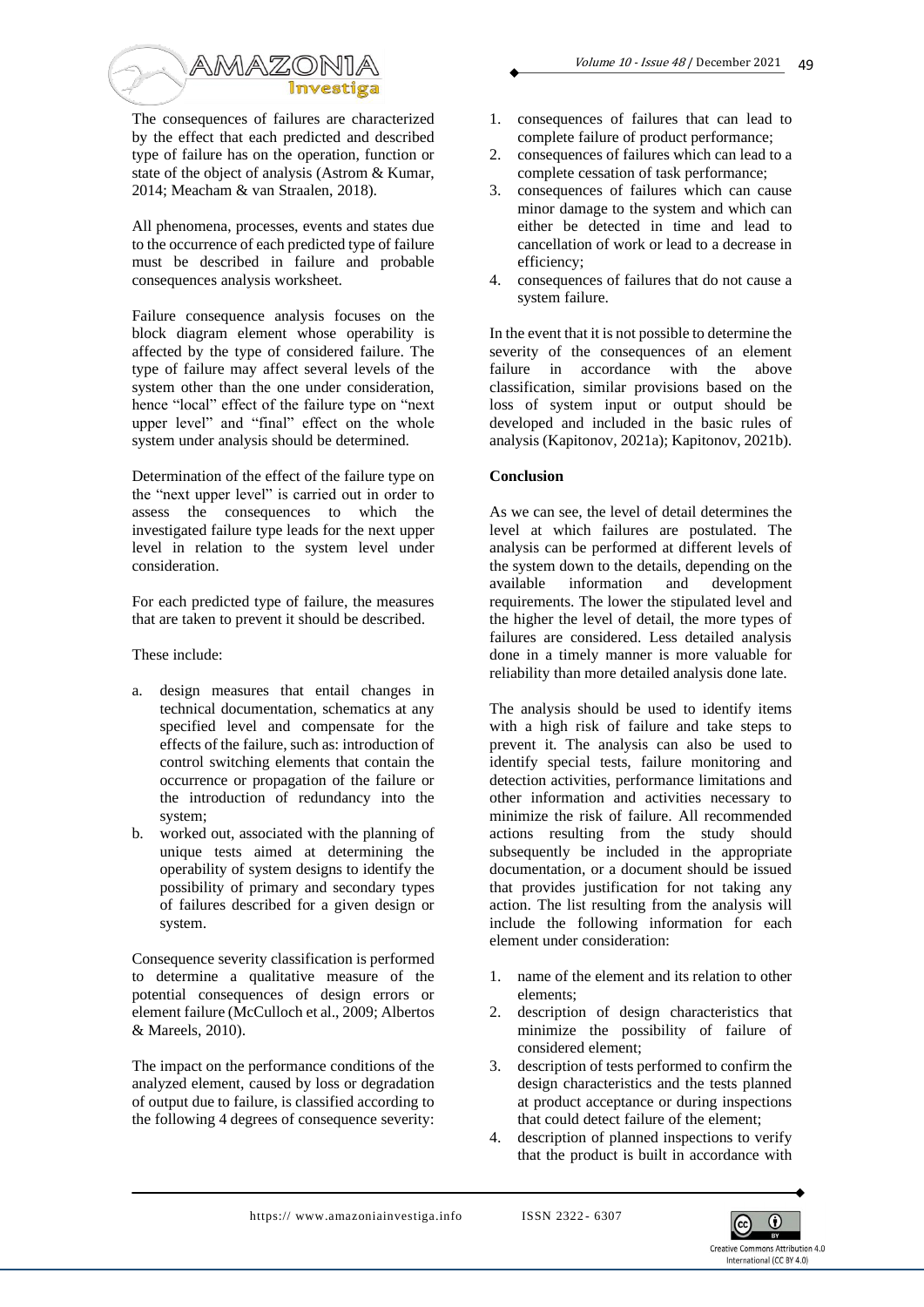the requirements of the accompanying documentation;

- 5. description of development and testing history of the design or counterpart;
- 6. description of measures to be taken to prevent related failures.

The overall economic benefit from the application of the methodology can be as follows: decrease in the number of changes made at the production stage and the cost of making changes, as well as the elimination of errors and related defects, and therefore, it will save from complaints, lawsuits and significant costs to eliminate defects.

#### **Bibliographic references**

- Albertos, P., & Mareels, I. (2010). Feedback and control for everyone. Berlin: Springer Science & Business Media.
- Alexandrova, E. Yu., Kramynina, G. N., & Gromyshova, S. S. (2020). Analysis of failures of technical means in a complex structured transport system. Young science of Siberia, 2, 94-100. (In Russian)
- Astrom, K. J., & Kumar, P. R. (2014). Control: a Perspective. Automatica, 50(1), 3-43.
- Baillieul, J., & Samad, T. (2015). Encyclopedia of systems and control. London: Springer.
- Boran-Keshishyan, A. L. (2013). Analysis of the reliability of technical means of complex human-machine systems with the known laws of time distribution before the failure of elements. Advanced Engineering Research, 5-6(74), 59-67. (In Russian)
- Bubnicki, Z. (2005). Modern control theory. Berlin: Springer.
- Carayannis, E., & Coleman, J. (2005). Creative system design methodologies: the case of complex technical systems. Technovation, 25(8), 831-840.
- Gilmore, R. (1981). Catastrophe theory for scientists and engineers. New-York: John Wiley and Sons.
- Grishko, A. K. (2016). Analysis of the reliability of the structural elements of a complex system, taking into account the failure rate and parametric deviation. Models, systems, networks in economics, technology, nature and society, 3(19), 130-137. (In Russian)
- Kapitonov, M. V. (2021a). Course-keeping ability of heavy transport units with an arbitrary number of links. AIP Conference Proceedings, 2402(1), 030016.
- Kapitonov, M. V. (2021b). Mathematical model of the kinematics of turning of wheeled construction equipment with real and ideal control systems for steering the wheels of a

semi-trailer. AIP Conference Proceedings, 2402(1), 020012.

- Katulev, A. N., Severtsev, N. A., & Prokopyev, I. V. (2016). Algorithm and results of assessing the structural safety of the functioning of nonlinear autonomous dynamic systems. Proceedings of the International Symposium "Reliability and Quality", 1, 68-72. (In Russian)
- Kochegarov, I. I. (2012). The choice of a structural scheme of reliability using software. Proceedings of the International Symposium "Reliability and Quality", 1, 414.
- Kuravsky, L. S., & Yuryev, G. A. (2020). A novel approach for recognizing abnormal activities of operators of complex technical systems: three non-standard metrics for comparing performance patterns. International Journal of Advanced Research in Engineering and Technology (IJARET), 11(4), 119-136.
- Kuravsky, L.S., Yuriev, G.A., Zlatomrezhev, V.I., Yuryeva, N.E., & Mikhaylov, A.Y. (2020). Evaluating the Contribution of Human Factor to Performance Characteristics of Complex Technical Systems. Modelling and Data Analysis, 10(1), 7-34.
- Lebedeva, O., Kripak, M., & Gozbenko, V. (2018). Increasing effectiveness of the transportation network by using the automation of a Voronoi diagram. Transportation Research Procedia, 36, 427-433.
- Lesin, N. I., Lesin, D. N., & Stepanov, I. M. (2012). Errors in assessing the technical state of complex systems. Forestry bulletin, 6(89), 75-76. (In Russian)
- Lontsikh, P. A., & Boryushkina, S. A. (2010). Analysis of product failures using quality tools to ensure product competitiveness. Irkutsk State Technical University Bulletin, 5(45), 307-311. (In Russian)
- McCulloch, P., Mishra, A., Handa, A., Dale, T., Hirst, G., & Catchpole, K. (2009). The effects of aviation-style non-technical skills training on technical performance and outcome in the operating theatre. BMJ Quality & Safety, 18(2), 109-115.
- Meacham, B. J., & van Straalen, I. J. (2018). A socio-technical system framework for riskinformed performance-based building regulation. Building Research & Information, 46(4), 444-462.
- Military Standard MIL-STD-1629A-1984 (1980). Military Standard "Procedures for Performing a Failure Mode, Effects and Criticality Analysis", November 24, 1980. Retrieved at a set of the set of the set of the set of the set of the set of the set of the set of the set of the set of the set of the set of the set of the set of the set of the set of the set of the set of the set of th